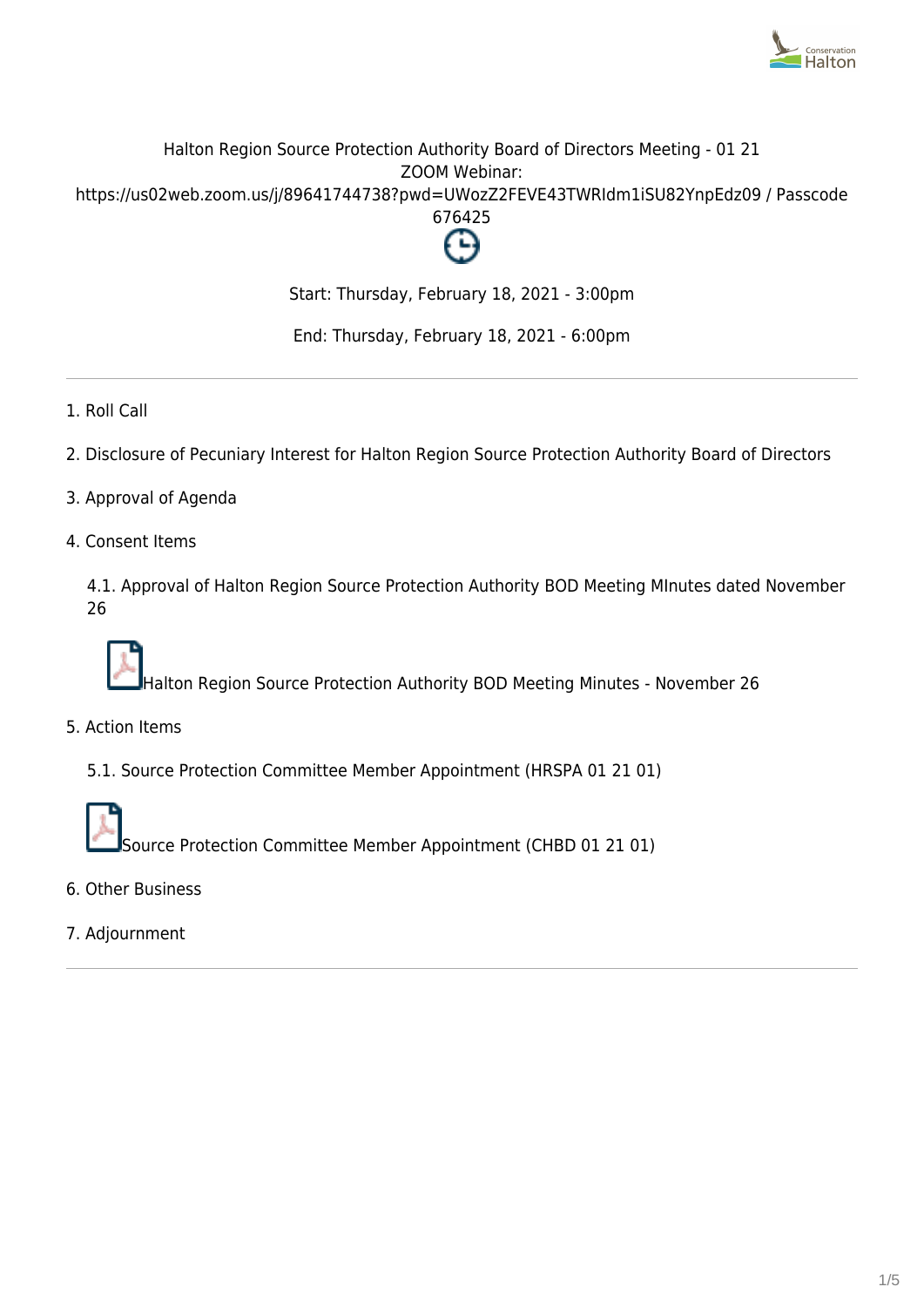### **MEETING NO: # 02 20 HALTON REGION SOURCE PROTECTION AUTHORITY BOARD OF DIRECTORS**

# **MINUTES**

A meeting of the Halton Region Source Protection Authority Board of Directors took place on Thursday, November 26 at 3:00 p.m. via Zoom Webinar.  $\mathcal{L}_{\mathcal{M}}$ 

| <b>Members Present:</b> | Hamza Ansari<br><b>Rob Burton</b><br><b>Mike Cluett</b><br>Rick Di Lorenzo<br>Joanne Di Maio<br><b>Cathy Duddeck</b><br>Allan Elgar<br>Dave Gittings<br><b>Steve Gilmour</b><br>Moya Johnson<br><b>Gordon Krantz</b><br><b>Bryan Lewis</b><br><b>Marianne Meed Ward</b><br><b>Gerry Smallegange</b><br><b>Jim Sweetlove</b><br>Jean Williams                                                                                                                                                                                                                                                                                                                                                                                                                            |
|-------------------------|-------------------------------------------------------------------------------------------------------------------------------------------------------------------------------------------------------------------------------------------------------------------------------------------------------------------------------------------------------------------------------------------------------------------------------------------------------------------------------------------------------------------------------------------------------------------------------------------------------------------------------------------------------------------------------------------------------------------------------------------------------------------------|
| Absent with regrets:    | <b>Rory Nisan</b>                                                                                                                                                                                                                                                                                                                                                                                                                                                                                                                                                                                                                                                                                                                                                       |
| Absent:                 | Zobia Jawed<br>Zeeshan Hamid                                                                                                                                                                                                                                                                                                                                                                                                                                                                                                                                                                                                                                                                                                                                            |
| Guests:                 | Craig Brown, Partner, Fasken Martineau DuMoulin LLP<br>Patrick Moyle, Patrick Moyle and Associates Inc.                                                                                                                                                                                                                                                                                                                                                                                                                                                                                                                                                                                                                                                                 |
| Staff present           | Kim Barrett, Associate Director, Science & Partnerships<br>Hassaan Basit, CEO/Secretary-Treasurer<br>Garner Beckett, Director, CH Foundation<br>Adriana Birza, Manager, Office of the CEO<br>Niamh Buckley, Administrative Assistant, Office of the CEO<br>Nikki Garstang, Health & Safety Specialist<br>Chitra Gowda, Senior Manager, Watershed Planning & Source Protection<br>Craig Machan, Associate Director, Park Operations<br>Kellie McCormack, Associate Director, Planning & Regulations<br>Marnie Piggot, Director, Finance<br>Plezzie Ramirez, Senior Manager, Human Resources<br>Jill Ramseyer, Director, Corporate Compliance<br>Katie Skillen, Associate Director, Marketing and Communications<br>Barb Veale, Director, Planning & Watershed Management |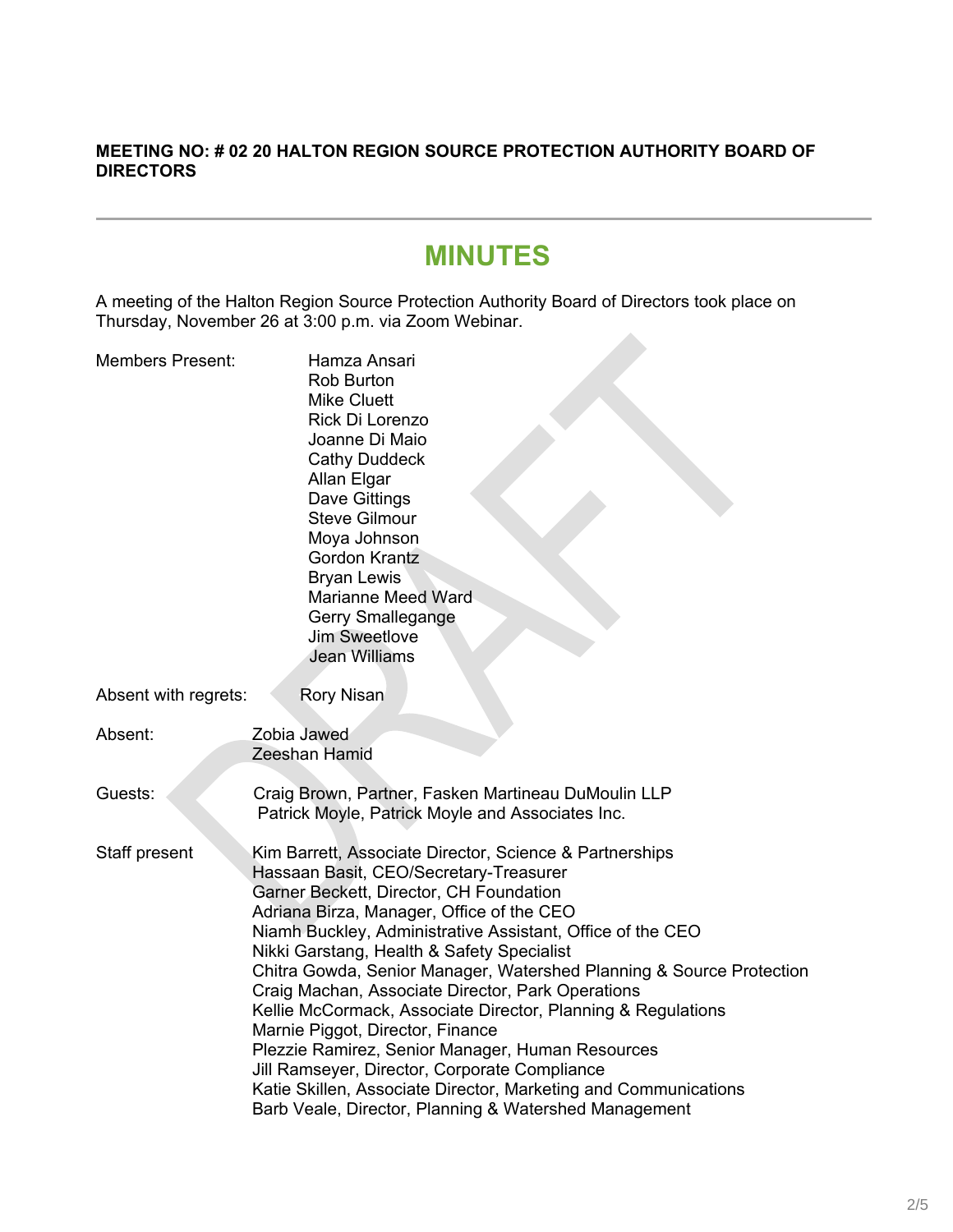Mark Vytvytskyy, Interim Director, Parks and Operations/Executive Digital Transformation Lead Lawrence Wagner, Senior Director, Corporate Services Pavan Seth, Procurement Specialist

Chair Gerry Smallegange called the Halton Source Protection Authority meeting to order at 3:01 p.m.

**1. Roll Call**

#### **2. Acceptance of Agenda as distributed**

**HSPA 02 01** Moved by: Cathy Duddeck Seconded by: Moya Johnson

THAT the Halton Region Source Protection Authority Board of Directors **accepts the Agenda as printed.**

*Carried*

# **3. Disclosure of Pecuniary Interest for Board of Directors**

There were **NONE.**

**4. Consent Items**

Approval of the Halton Region Source Protection Authority meeting minutes dated September 24

- 4.1 Clean Water Act Technical Rules No. 019-2219 File No. PPO 061 (HSPA 02 20 01)
- 4.2 Source Protection Committee Member and Liaison Update (HSPA 02 20 02)

The consent items **were adopted**.

#### **5. Other Business**

There was no other business

#### **6. Adjournment**

**HSPA 02 03** Moved by: Marianne Meed Ward

THAT the Halton Region Source Protection Authority Board of Directors meeting **be adjourned at 3:04 p.m.**

*Carried*

| Signed by: | Hassaan Basit, President & CEO/Secretary-Treasurer |
|------------|----------------------------------------------------|
|            |                                                    |

**Date: February 18, 2021**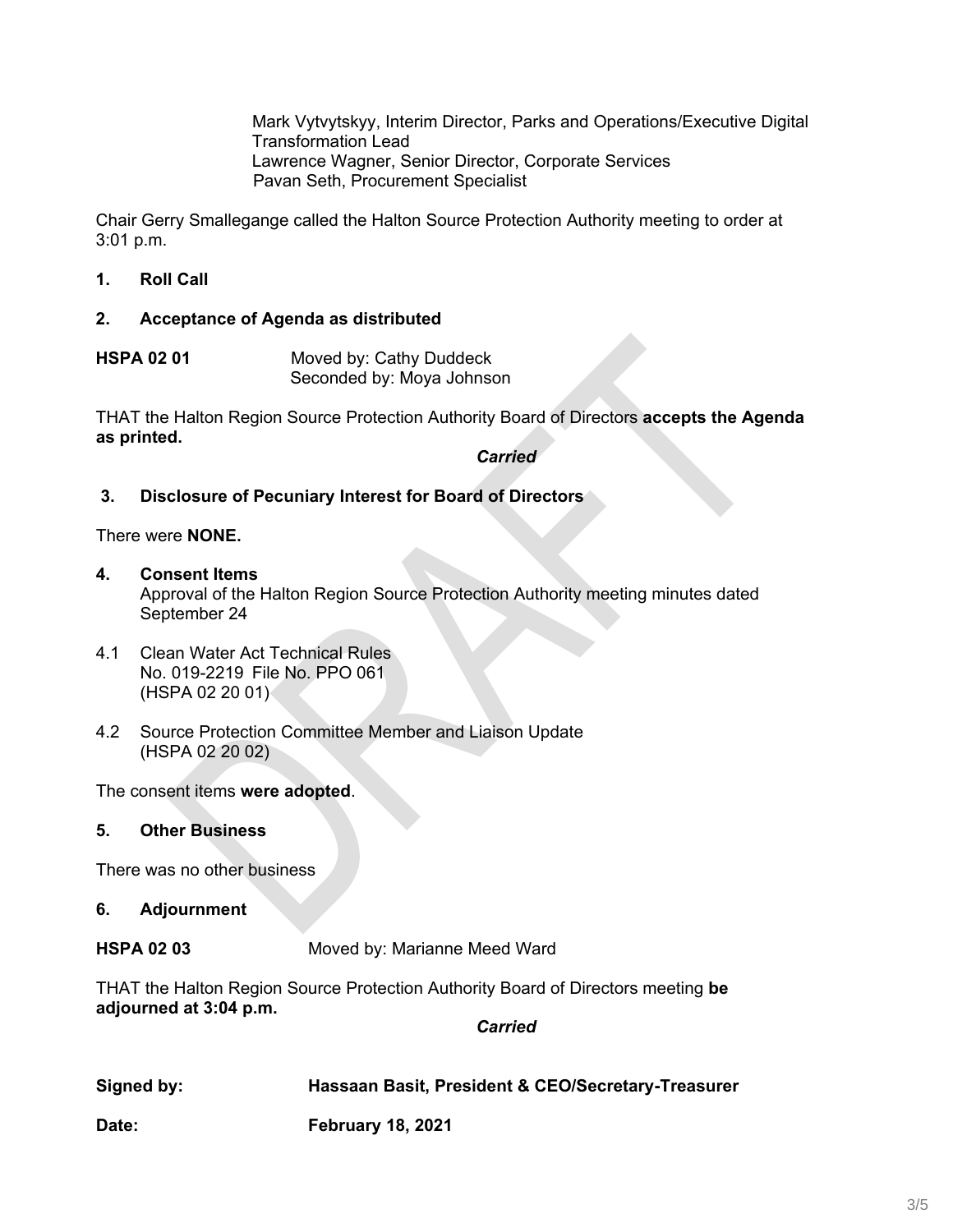| <b>SUBJECT:</b>     | <b>Source Protection Committee Member Appointment</b>                  |
|---------------------|------------------------------------------------------------------------|
| DATE:               | <b>February 18, 2021</b>                                               |
| <b>FROM:</b>        | Chitra Gowda, Senior Manager, Watershed Planning and Source Protection |
| <b>REPORT NO: #</b> | <b>HRSPA 01 21 01</b>                                                  |
| <b>REPORT TO:</b>   | <b>Halton Region Source Protection Authority Board of Directors</b>    |

#### **Recommendation**

THAT the Halton Region Source Protection Authority Board of Directors **approves the appointment of Christopher Murray as the general public representative on the Halton-Hamilton Source Protection Committee for a five-year term.**

#### **Report**

The role of a source protection committee is to guide the review and updating of the source protection plan using a science-based approach and consider relevant information.  The Halton-Hamilton Source Protection Committee (HHSPC) is comprised of nine members and the Chair. The members act as liaisons for their sectors, and regularly attend committee and public meetings. They include three members representing watershed municipalities; three members representing agricultural and industrial/commercial sectors; and three members representing the public interest at large, focused on environment and health.

Ontario Regulation 288/07 under the *Clean Water Act* sets out the criteria for membership on a source protection committee, including notification of vacancies, and conditions and terms of appointment. The Hamilton Region and Halton Region Source Protection Authorities appoint the HHSPC membership, except for the Chair who is appointed by the Minister of the Environment, Conservation and Parks.

At the end of September 2020, staff learned about the passing away of Glenn Powell who was an active member on several committees, including the HHSPC where he represented the public interest at large. Glenn was an integral member of the committee and he provided a valued contribution to water protection.

Staff began the process of recruiting a member to represent the environmental, health and other interests of the general public. A notice was prepared and posted as required by the *Clean Water Act,* as well as other materials including an application form to fill this position on the HHSPC. The vacancy was advertised from October 23 to December 4, 2020 using the source protection region website, social media (Facebook, Twitter and LinkedIn), and the HHSPC was encouraged to share the posting widely. Eight persons applied for the position. Staff screened the applications for the legislated eligibility criteria.

In November 2020, permission was obtained from the Halton-Hamilton Source Protection Management Committee to allow for the HHSPC member recruitment to be carried out by an interview panel comprised of management committee members Barbara Veale (Conservation Halton), Scott Peck (Hamilton Region Conservation Authority), and Bob Edmondson. The interview panel came to a unanimous decision that the preferred candidate is Christopher Murray, an environmental